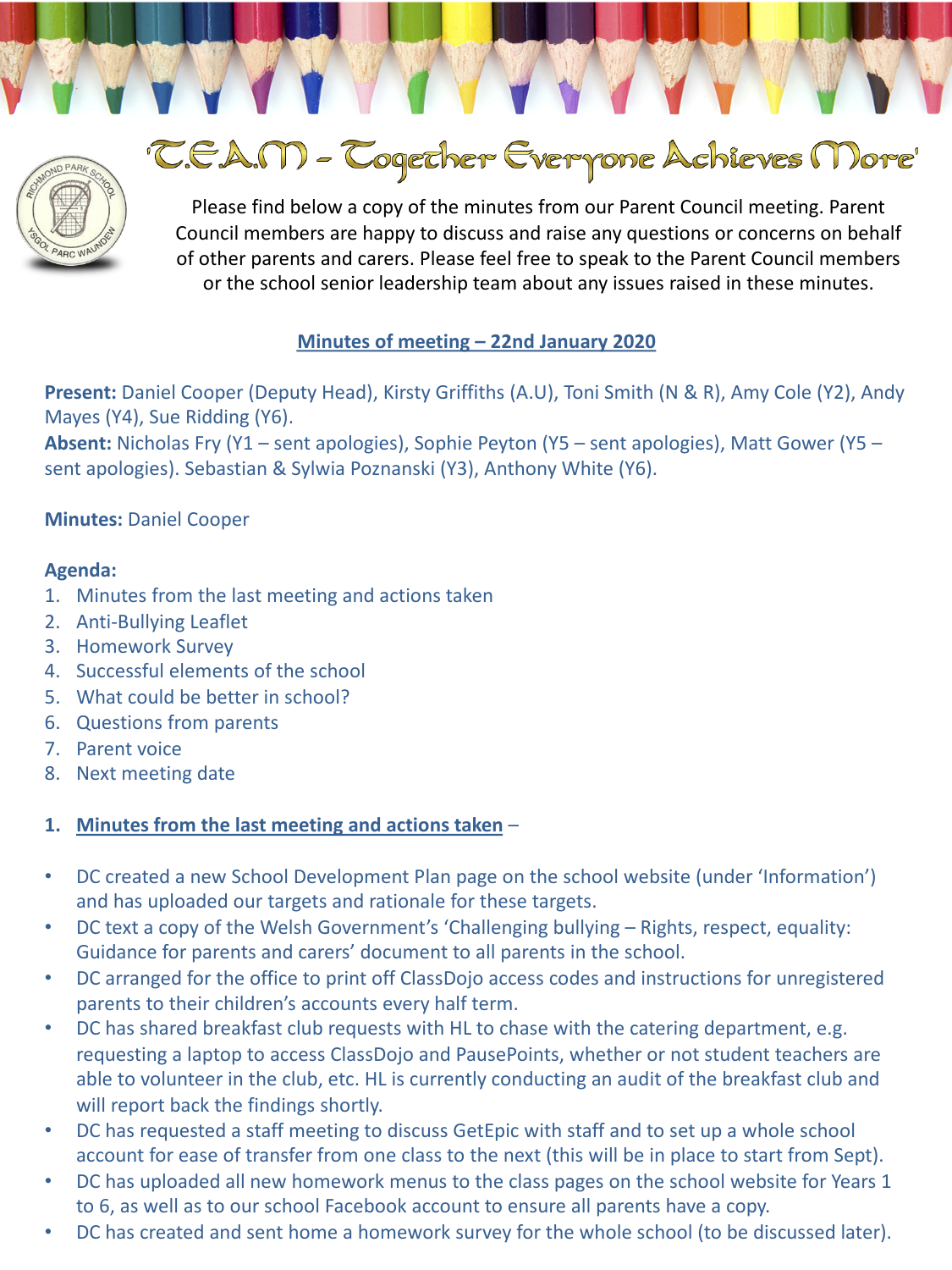- DC has requested if the Family Information Service can run times tables, spelling and 'telling the time' workshops outside of school hours as some parents stated that they found it difficult to attend P.E.A.S events due to work commitments. DC will share dates and times with parents when we receive a response.
- HL mentioned the concerns about children climbing walls before/after school during her Winter newsletter. DC also text parents to ask them to supervise their children closely during this time to avoid any potential accidents.
- DC raised the possibility of purchasing class sets of wellies and waterproof clothing for Nursery to Year 2 pupils during our leadership team meeting. HL will contact the PTA to request funds for this. KP requested pupils to bring in their own waterproof items in the interim in her Foundation Phase newsletter. HL will conduct the risk assessment of the Y1/2 yard during this term with the caretaker.
- DC has created a new 'Anti-Bullying' page on our school website, which includes our new leaflet, our school policy, guidance from the Welsh Government, as well as anti-bullying support websites for parents.

# **2. Anti-bullying leaflet**

DC shared the 'Anti-Bullying Information Leaflet for Parents' he created based on the Welsh Government's 'Challenging bullying – Rights, respect, equality: Guidance for parents and carers' document which was shared with parents before Christmas. Parents stated that they were very happy with the presentation and layout of this leaflet, as well as the fact that it summarised all the key information from the Welsh Government guidance above, including the school definition of bullying (and examples of what is not bullying), a link to the school website anti-bullying page and policy, information about the different types of bullying, the role of parents if they suspect their child is being bullied and the steps they should take to address it, etc. Parents couldn't suggest any further improvements to the leaflet and stated that it can now be printed and shared with other parents.

**Action 1** – Parents requested if we could create a pupil friendly 'anti-bullying' leaflet also. DC will share this request with HL to ask if she can create one in association with the school council.

**Action 2** – Parents requested if they could have a parent workshop based on bullying. DC explained that we have requested for the NSPCC to run a workshop in February (based on the one we also ran last year, which we're currently awaiting confirmation of a date). PC Craig has also been arranged to run a parent workshop on the  $12<sup>th</sup>$  February from 9-10am based on 'Staying Safe on the Internet' (which covers online bullying). DC to ask HL if she or a member of staff could run a workshop during the year which specifically links to our bullying policy.

**Action 3** – DC to get the 'Anti-bullying leaflet for Parents/Carers' professionally printed and sent home to all parents, alongside a letter with some additional information. DC to ask the office to ensure that the leaflet is also included in the starter packs for all new parents.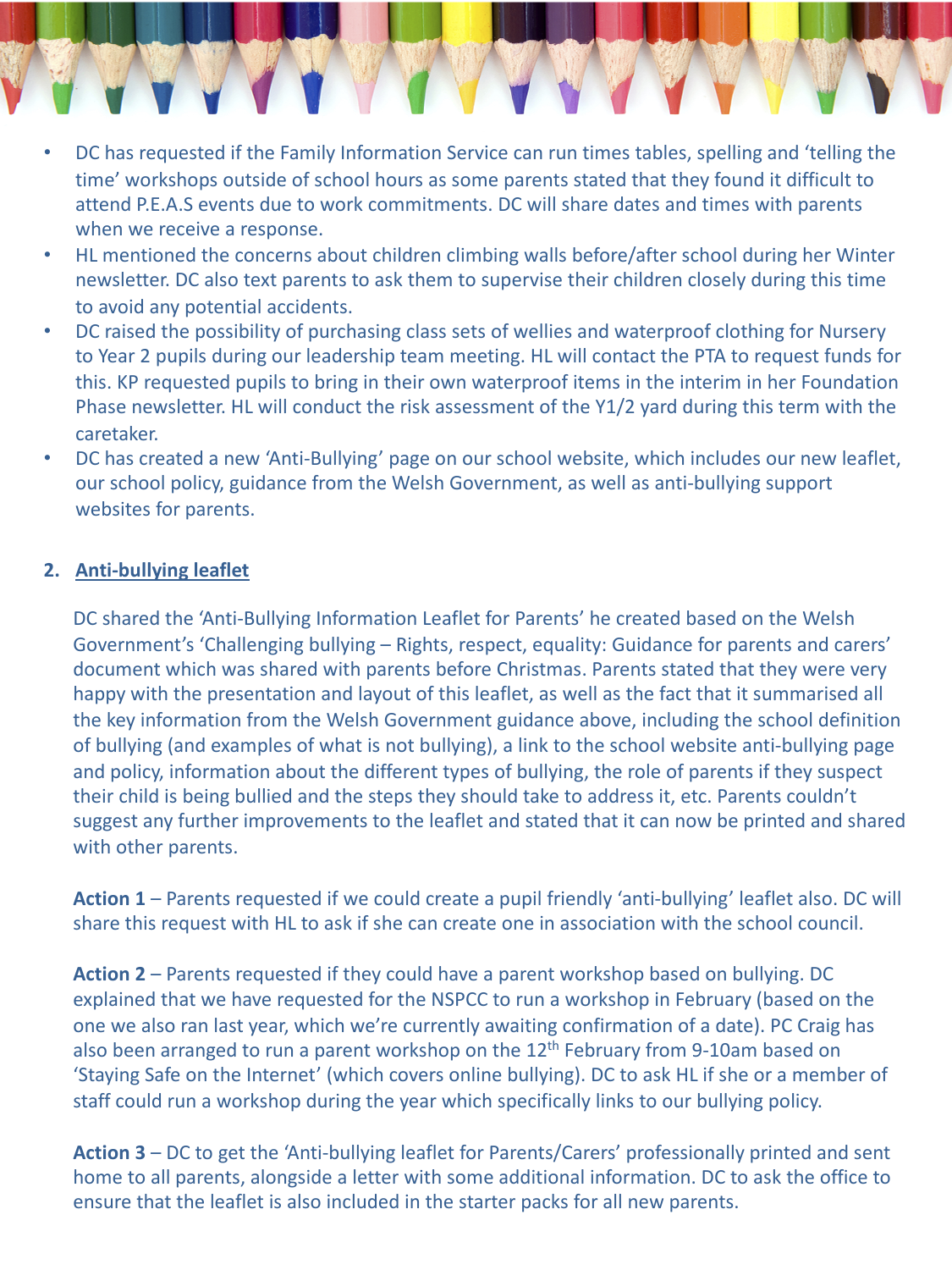#### **3. Homework survey**

DC shared the results from the recent F/Ph and KS2 homework/home learning surveys for parents, as well as the additional comments received. The survey results were mixed and suggested that some minor tweaks to the policy would be required. Around 80% of parents felt that children should receive homework and a majority of parents felt that the amount of homework that children get is currently 'about right' and are in favour of our 'menu' system. Based on the results, most pupils know what to do for their homework and feel that the difficulty is 'about right'.

The current 'menu' system provides children with a range of tasks (including numeracy, literacy, digital tasks, creative, etc) to complete at any point during the term. Pupils are encouraged to complete at least 4 tasks during the term, which enables them to develop their independence and time management skills, as well as provide them with the flexibility to spend their evenings in other ways without the pressure of completing school work, e.g. spend time with friends/family, attend clubs, etc. However, we often find that many pupils leave the work so late that it becomes rushed and to a poorer quality, or that they don't hand it in at all. The results suggest that tweaking the current system by asking pupils to bring in at least one piece of work per week would be more effective.

During the meeting, parents reiterated many of the comments we received during the survey, such as that parents often do much of the work for the children, the homework is a different level to what the children do in class and the wording of the homework is sometimes too tricky. DC explained that staff will take all comments on board and will tweak the policy in readiness for September. To clarify, DC explained that a new curriculum is upon us in 2022 and the homework should reflect the skill development across all 'areas of learning' which the children will experience in class. Although we appreciate that many parents will find worksheets and more traditional methods of home learning more convenient, this isn't usually representative of the type of learning that children do in class. Under the new curriculum, children will be encouraged to develop their literacy, numeracy and digital skills across 6 key areas – language, maths, health and wellbeing, humanities, expressive arts and science & technology. The school will aim to support children to become ethical informed citizens, ambitious capable learners, enterprising creative contributors and healthy confident individuals, therefore the home learning should reflect this also.

**Action 1** – DC to upload the homework surveys and comments to the school website (P.E.A.S page) and send a link via text to all parents.

**Action 2** – DC to share the homework survey results with all staff. DC & KP to update the FPh and KS2 homework policies in preparation for September.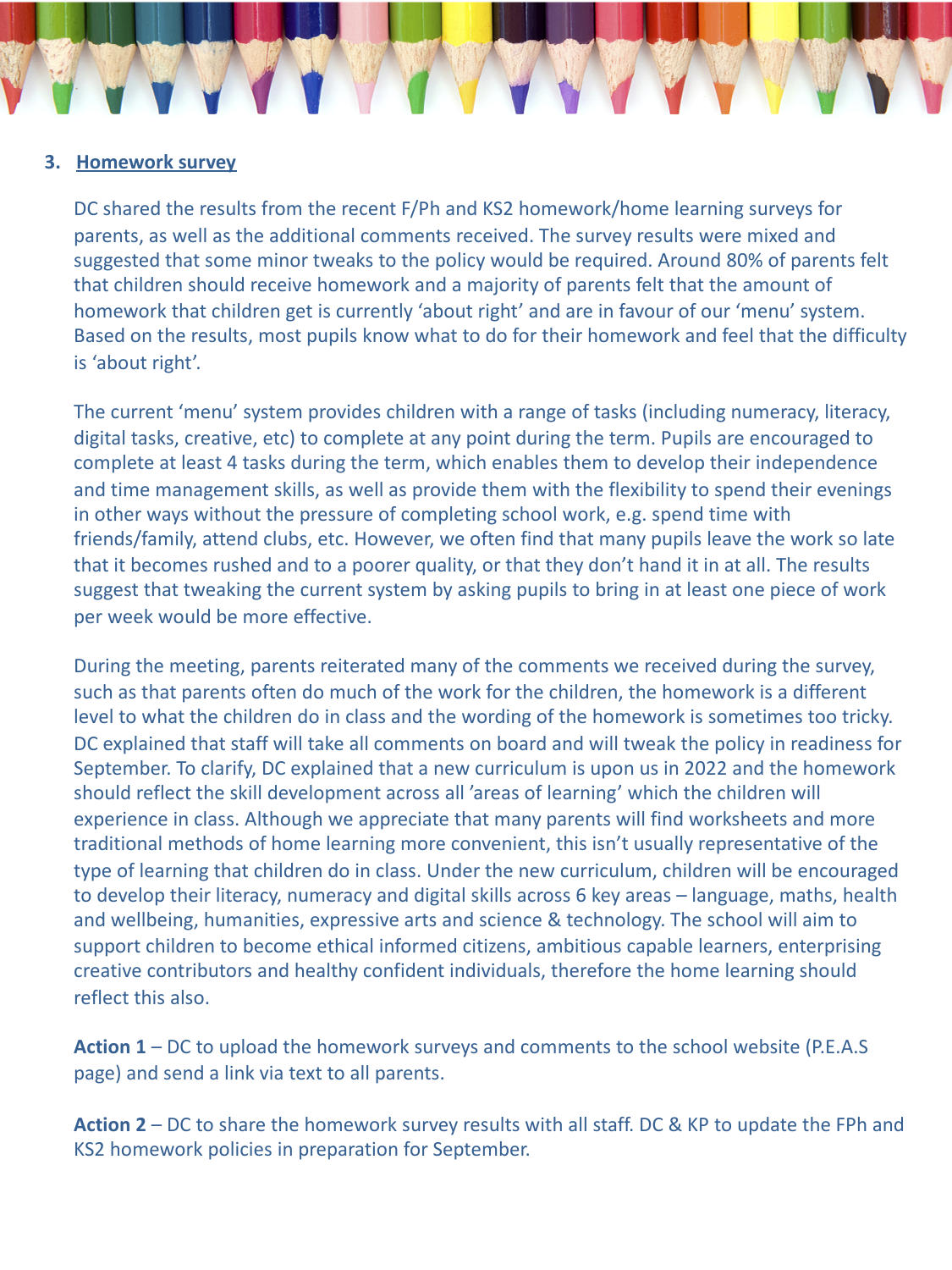## **4. Successful elements of the school**

- **Mr Macey**  Parents commented that Mr Macey is 'amazing' and that their children speak very fondly of him. They stated that he always makes time to speak and have fun with the children, regardless of their age. If issues have been raised and Mr Macey has been asked to monitor children on the yard, he has always done so well and dealt with the issues directly.
- **Mr Howells**  Parents questioned where Mr Howells was at present, so DC clarified that he's currently on a Welsh sabbatical for a term. Parents mentioned that their children love the lessons Mr Howells prepares for them and feel that their children are being prepared well for secondary school.
- Mrs Phillips and Mrs Morris Parents mentioned that the office staff are always prepared to help out and appreciate that they've had to take on additional tasks to support the PTA. Parents mentioned that they're always very busy but they're always accommodating and prepared to help out.
- **Texting service** Parents commented that the texting service works very well to support the communication in the school. Parents stated that texts are sometimes better than letters as they're quicker and easier to get key information.

## **5. What could be better in the school?**

**Pupils unsupervised and climbing the school fence/wall** – Despite texts to parents and a mention in the Winter newsletter, parents stated that children of all ages continue to climb the walls on the FPh and KS2 yards before school and after they've been collected. Parents stated that this is extremely dangerous as there's a drop into the council car park if the children fall off the FPh yard wall, as well as a deeper drop to the field from the KS2 yard. In addition, the bars on top of the railings also pose a potential significant risk of wounding if the pupils falls on them. Parents commented that children climb these walls unsupervised, despite their parents standing nearby.

**Action 1** – HL and IW to conduct a risk assessment of the Y1/2 yard, to include risks with the walls and fences.

**Action 2** – HL to discuss with Governors about the possibility of purchasing higher fencing (like the opposite end of the KS2 yard) to run alongside the Y1/2 and bottom half of the KS2 yard.

**Action 3** – HL to remind parents again in the next newsletter to prevent their children from climbing the walls before/after school. HL to discuss this issue with all pupils during the next whole school assembly.

**Action 4** – DC to ask HL if she or someone else without a teaching commitment can be outside to monitor these areas at the start/end of each day.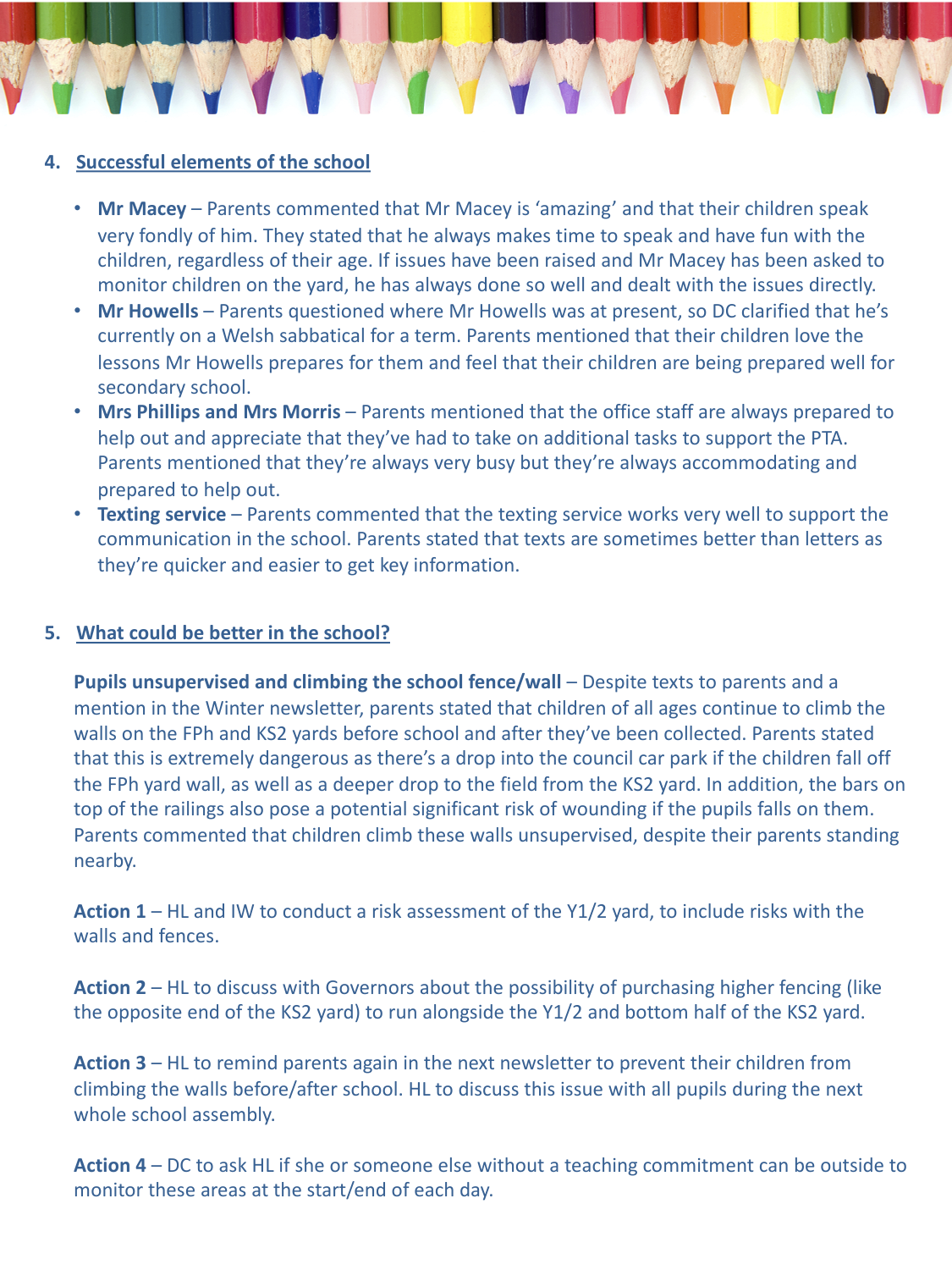

**Nits –** Several parents mentioned that nits are prevalent in many classes across the school. Parents stated that they were happy with the communication regarding this last year and for providing all parents with a free nit comb. DC stated that there are some nit combs still available for parents to collect in the school foyer, however the office staff have seen and heard parents recently taking large quantities of these to use on their pets (so please don't take these unless you intend using them on your children as they're in short supply and were quite costly). Parents stated that a local school puts up a poster of headlice outside their classroom doors if headlice are spotted in the class in order to make parents aware and treat their children.

#### The advice I provided parents last year was as follows:

'We are writing to inform parents that there have recently been a couple of cases of head lice identified in school. While lice are not dangerous and nothing more than a nuisance, it is important that parents check their children on a weekly basis so that any head lice can be dealt with quickly and before they can be allowed to spread. To support parents with this, we have purchased FREE nit combs for every pupil in the school as a gesture to help solve this problem. We kindly ask parents to follow the simple routine below to ensure that head lice outbreaks are kept to a minimum. CHECK: Check your child's hair once a week and use a proper detection comb to trap head lice (provided by the school). If you find live lice, consult a pharmacist for treatment advice immediately. If head lice are spotted, take a close look at the hair of all the family. TREAT: Please treat your child with a clinically proven treatment. Le[ave the treatment on for the](http://www.nhs.uk/conditions/head-lice)  recommended time for maximum effect. Repeat the treatment for a second time seven days after the original treatment to kill any eggs that may have hatched after the first treatment. Check that all head lice have gone within two to three days of the final application of head lice treatment to complete the process. Continue to check for head lice on a weekly basis. For further information on headlice, please see your pharmacist or visit www.nhs.uk/conditions/head-lice **Action 1** – HL to update parents about the school procedure for dealing with nits. **Action 2** - HL to consult with the local school mentioned above to check how effective this poster system has been and to decide whether or not to put a similar system in place here.

**Parking** – Parents stated that there continues to be congestion and dangerous issues in the council car park during pick up and drop off times, with two cars involved in a minor collision before Christmas. Parents questioned the possibility of the school giving up a small part of the school field to extend the car park. DC explained that this was very unlikely as the full field is often used for sports lessons, sports days, fayres, etc. Parents explained that they often use the Lidl car park when collecting their children as they can park there for 90 minutes for free without buying anything from the shop.

**Action 1** – HL and the school council to write a letter to ask parents to only park in the car park if completely necessary, i.e. if parents live in the very close proximity to the school, they could be encouraged to walk/cycle to help reduce congestion.

**Action 2** – HL to discuss the application of a 'Safer Routes to School' grant with the Governing Body to possibly create a path around the school to make it safer to walk to the car park. **Action 3** – HL to contact the PCSOs to monitor the car park before and after school.